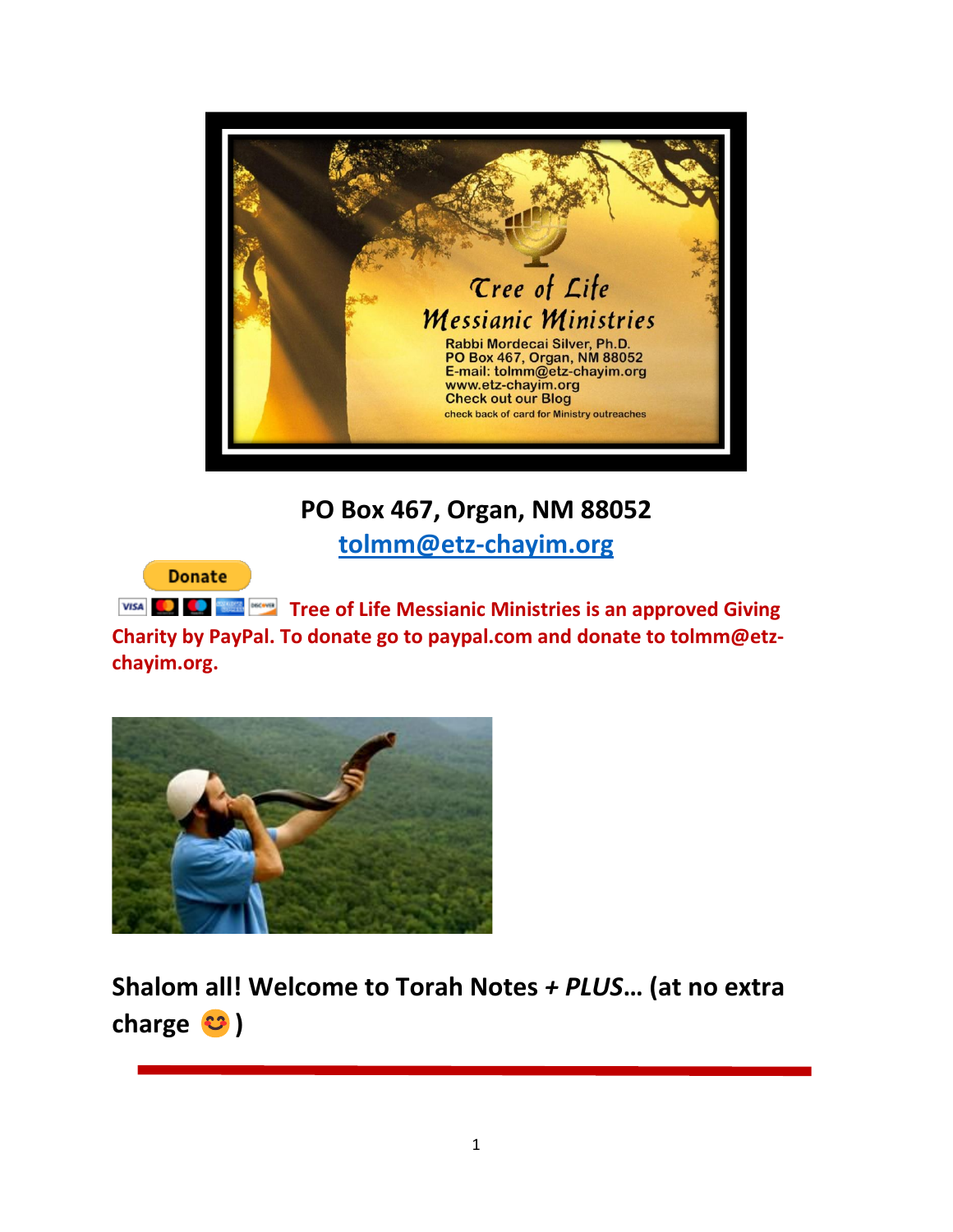# *FIRST UP*

*IF YOU HAVE A PRAYER REQUEST YOU WOULD LIKE PEOPLE ON THE LIST TO PRAY FOR YOU CAN SEND THEM TO ME AT [TOLMM@ETZ-CHAYIM.ORG](mailto:TOLMM@ETZ-CHAYIM.ORG) OR BY TEXT MESSAGE TO 575 644-7706 AND I WILL SEND THEM BY EMAIL ONLY.*

**Remember that you can support the work of Tree of Life Messianic Ministries with a donation made via PayPal or by check to PO Box 467, Organ, NM 88052. Your donation helps our continued outreach to inmates and the time it takes to put this Newsletter together.** 

**Donate** 

**TYISA Tree of Life Messianic Ministries is an approved Giving Charity by PayPal. To donate go to etz-chayim.org and click on the PayPal Link.**

**Tree of Life Messianic Ministries primarily focuses on its Prison Ministry and now advises for the JSI Staff. TOLMM is moving into a new role in conjunction with JSI. TOLMM will provide oversight on Mesharet and Rabbinic students in the JSI classes and courses by offering Semicha (Ordination) as an Elder or Rabbi**  *in Training***. A student must be enrolled in the JSI classes and courses to be an Elder or Rabbi in Training.** 

**Your support is needed for the Prison Ministry due to continuing rising costs. We now have an Affiliate in Australia.**

# *POINT OF INFORMATION*

**BOTH RABBI BRANDT AND I HAVE BOOKS LISTED ON AMAZON AND ON HER WEBSITE-SEE BELOW. TO SEARCH FOR MY BOOKS ON AMAZON ENTER "BOOKS BY RAV MORDECAI SILVER". MINE ARE AVAILABLE IN PRINT OR KINDLE FORMAT.**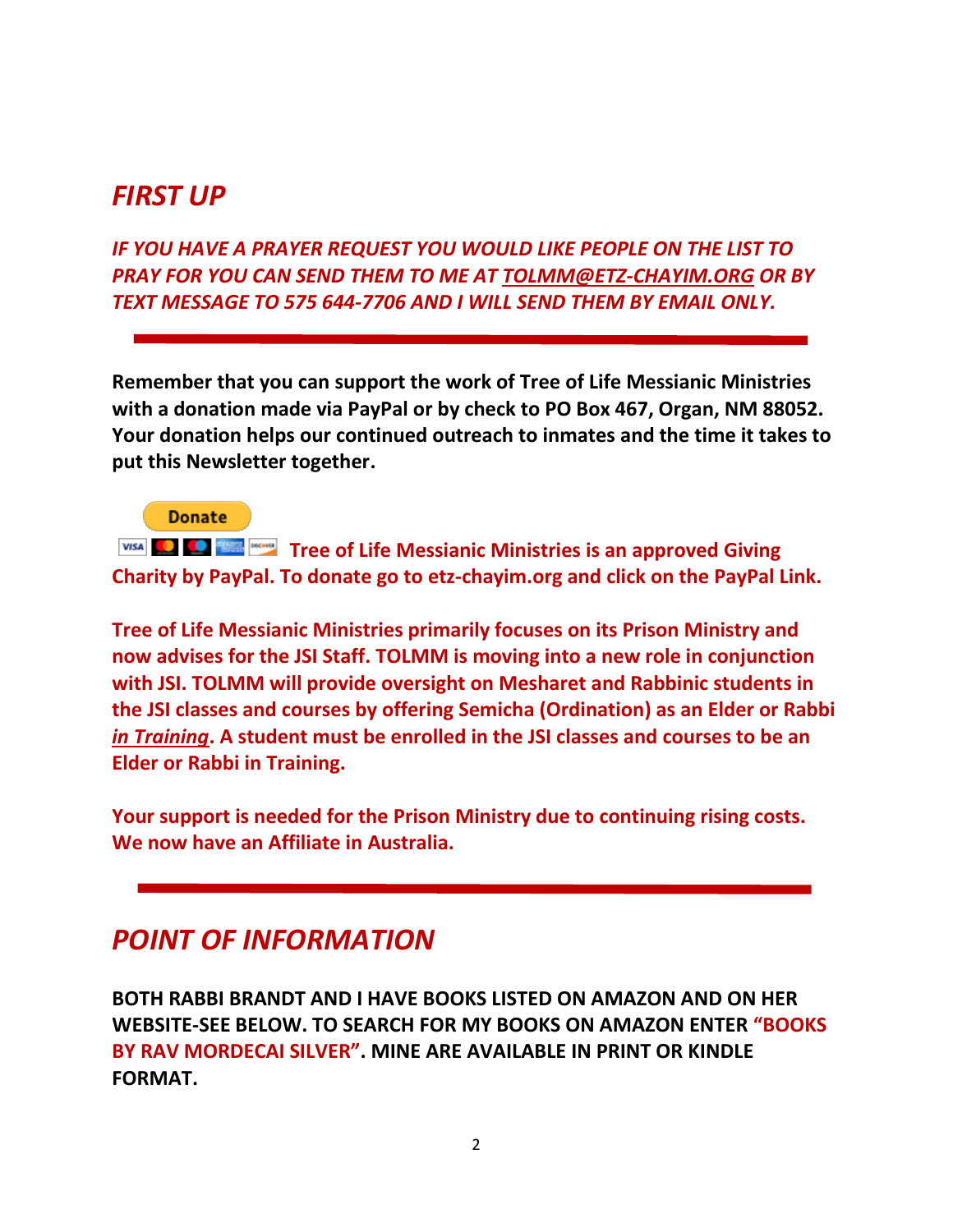**FOR RABBI BRANDT'S BOOKS YOU CAN GO TO HER WEBSITE AT [HTTP://WWW.DEBORAHSMESSIANICMINISTRIES.COM/BOOK%20NOOK.HTM](http://www.deborahsmessianicministries.com/Book%20Nook.htm) TO SEE THE LIBRARY OF BOOKS SHE CARRIES, BOTH THROUGH HER WEBSITE AND ON AMAZON. RABBI BRANDT HAS SEVERAL DEVOTIONALS TO AID YOU IN YOUR WALK WITH MESSIAH YESHUA. SHE TRULY HAS A SERVANT'S HEART FOR MESSIAH.**

# *HOME GROUPS, CONGREGATIONS AND PEOPLE SEEKING FELLOWSHIP…*

**Shawn Warren lives in Arizona. If you know of someone who is looking for a group in that area, please let me know and I will send the information to Shawn.**

**Marcia Hedrick would like to host a group on the west side of El Paso in her home. She also needs someone to lead the group while she will be the host. If you are interested let me know and I will send her the information.**

**Gabriel Martinez has a home group in El Paso (different area). If interested let me know and I will send him the information.**

**Rabbi Deborah Brandt, Ph.D., is the Director of JSI and has classes and seminars for JSI and has online Bible studies. Contact her at [Rabbindmm@comcast.net.](mailto:Rabbindmm@comcast.net) Rabbi Brandt has a Shabbat Service on Zoom and a Bible Study online on Zoom. Contact her for more information. Rabbi Brandt is located Illinois.**

**Rabbi Phillip Hammond has a Zoom Bible Study and a Shabbat Service on Zoom Sat. morning at 11:00am. Rabbi Hammond is in Australia and the time difference would be 5:00pm Friday Mountain Time. Rabbi Hammond also has a men's group. You can contact Rabbi Hammond at [Philip@etz-chayim.org.](mailto:Philip@etz-chayim.org) Rabbi Hammond is now affiliated with Rabbi Mordecai Silver and his ministry, Tree of Life Messianic Ministries. Check out Rabbi Hammond's at [https://www.etz](https://www.etz-chayim.org/australia-affiliate/)[chayim.org/australia-affiliate/.](https://www.etz-chayim.org/australia-affiliate/)** 

**We thank you for your support.**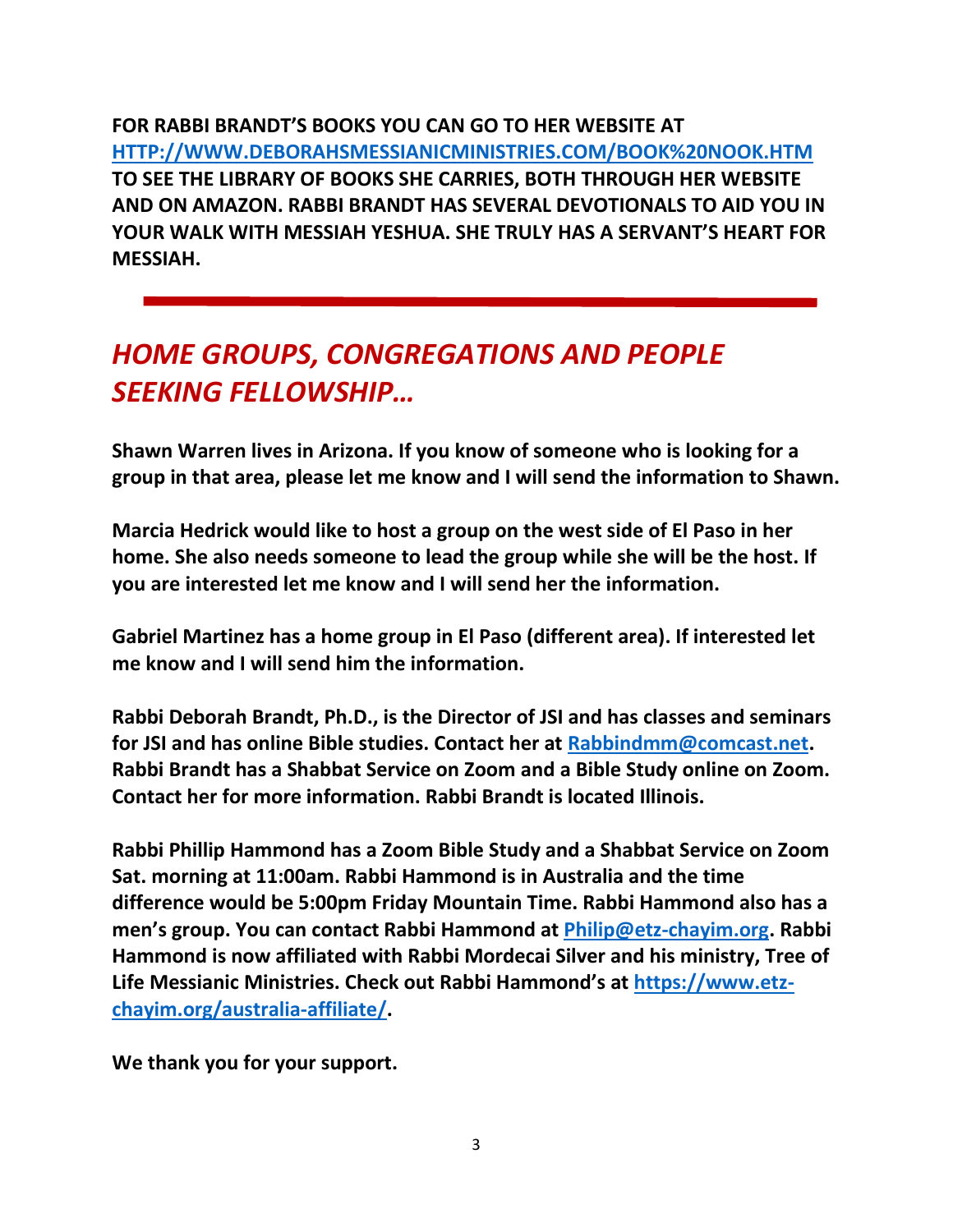**Blessings in Messiah Yeshua, Rabbi Mordecai Silver, Ph. D**

**MESSIANIC TEACHING ON THE WEEKLY TORAH, HAFTARAH, AND APOSTOLIC SCRIPTURE PORTIONS…**



# *Message for 4-9-22*

*Message originally sent 4/18/97 Metsora - Infected one Vayikra - Lev 14:1-15:33 2 Kings 7:3-20 Mattiyahu 23:19-24:2* 

*Matthew 23:23: Woe to you, scribes and Pharisees, hypocrites! Because you tithe the mint and the anise and the cumin and have neglected the weightier matters of the law: the right-ruling and the compassion and the belief. These need to have been done, without neglecting the others.* 

*Matthew 23:27-28: Woe to you, scribes and Pharisees, hypocrites! Because you are like whitewashed tombs, which outwardly indeed look well, but inside are filled with dead men's bones and all uncleanness.*

*So, you too outwardly indeed appear righteous to men, but inside you are filled with hypocrisy and lawlessness.*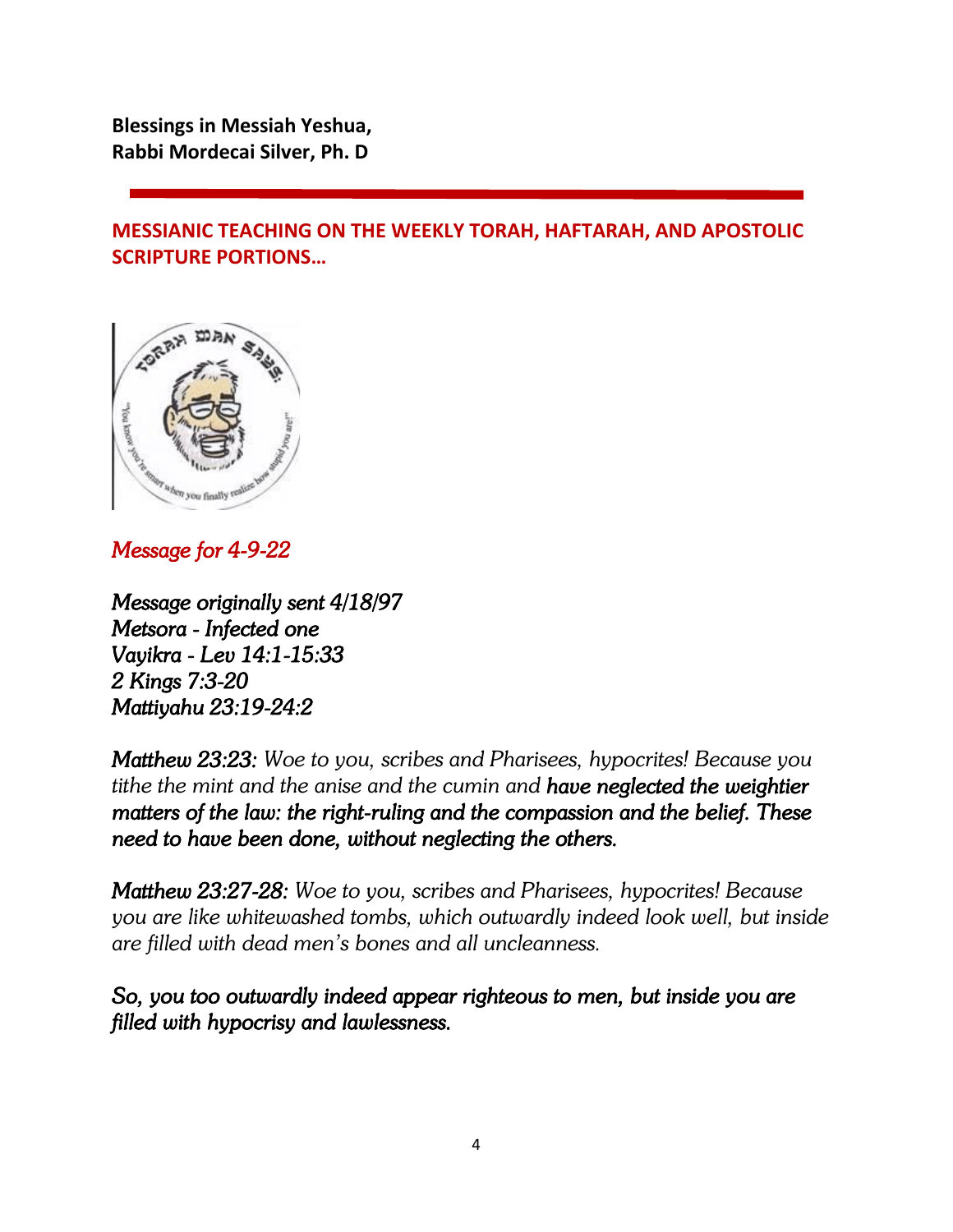*Vayikra 14:37: And he shall look at the plague and see, if the plague is on the walls of the house with sunken places, greenish or reddish, which appear to be deep in the wall.* 

*Vayikra 14:40-42: Then the priest shall command, and they shall remove the stones with the plague in them, and they shall throw them outside the city, into an unclean place, while he lets the house be scraped inside, all around, and the dust that they scrape off they shall pour out in an unclean place outside the city. And they shall take other stones and put them in the place of those stones and take other mortar and plaster the house.* 

# *Vayikra 14:45: And he shall break down the house, its stones, and its timber, and all the plaster of the house, and he shall bring them outside the city to an unclean place.*

Before a Kohen diagnoses that a house has tzara'as, household possessions are removed to prevent them from also being declared ritually impure. The tzara'as is removed by smashing and rebuilding that section of the house; if it reappears, the entire building must be razed.

# *Can we compare ourselves to this? We are unclean due to sin and the Holy One through Messiah Yeshua tears us down and rebuilds us.*

**I include a Traditional Torah Commentary and my Messianic Commentary. The reason for this is so you can see a Messianic Perspective and a Traditional Jewish one. Remember to use discernment in approaching Traditional Jewish teachings as they do not recognize Yeshua as the Messiah. There are various ideas in traditional Jewish circles about the Messiah and even that there is no Messiah, the thinking in Reform Judaism. So, please be careful to balance the teachings.**

*NOTE: I do not agree with the Jewish position on Yeshua, but Believers need to know the Jewish thinking on Yeshua and not buy into this thinking and forsake faith in our Messiah. For those who say they would never do this, I must beg to differ, because I have seen it over my life as a Jewish Believer in Yeshua. I have been a Believer in Messiah Yeshua since 1976. I have seen a lot and had many discussions with my fellow Jews and non-Jews who ultimately turned away from Yeshua because they steeped themselves in Jewish teachings. One does not come out of either traditional Judaism or Christianity and come into the Messianic walk, and then going back, or into,*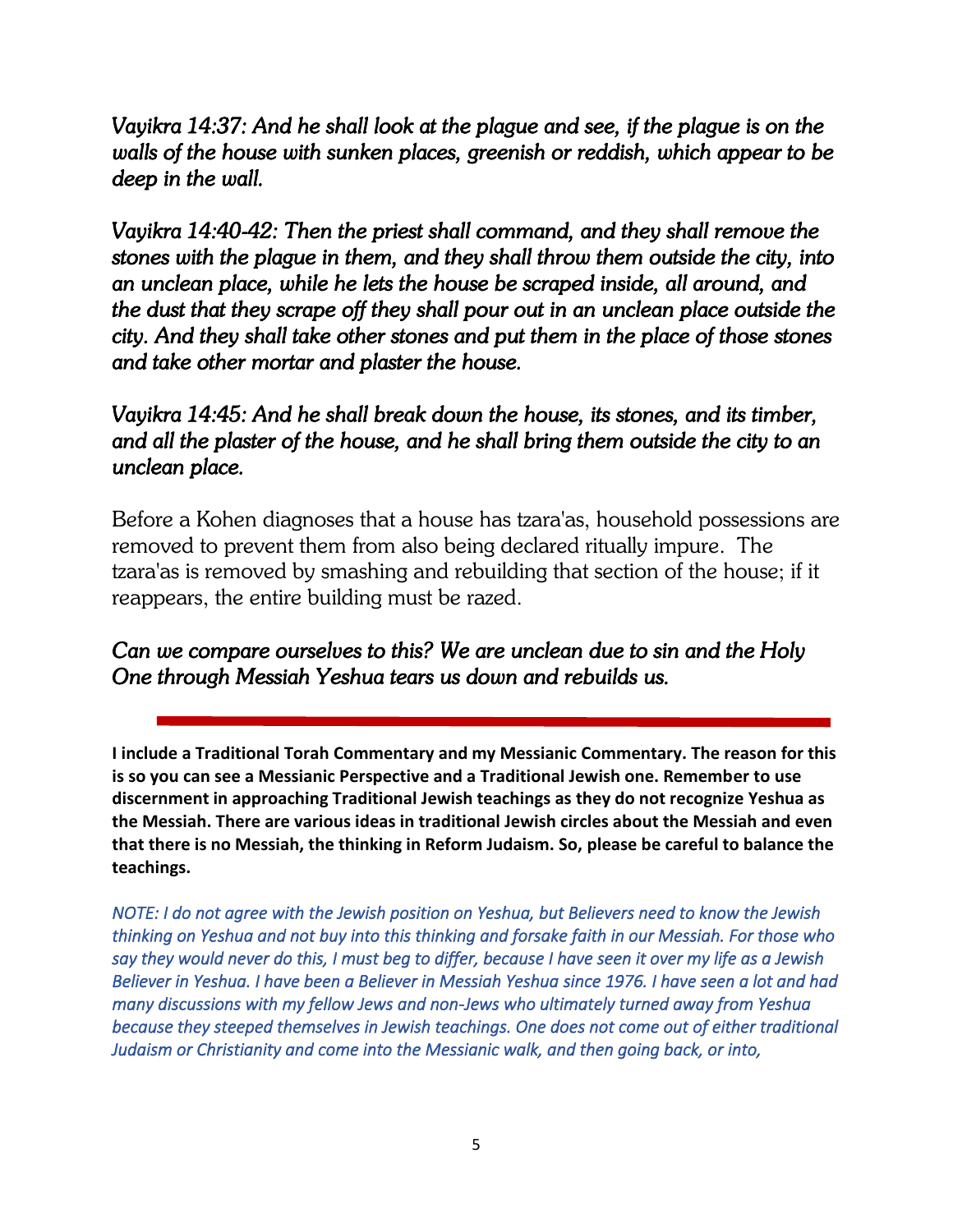*traditional Judaism. There are many good things in Judaism but denying Yeshua as Messiah is not one of them. Berachot (Blessings), Rabbi Mordecai Silver, Ph.D.* 

# *A TRADITIONAL TORAH AND HAFTARAH COMMENTARY…*



# **Parashat Metzora: Summary Lev. 14:1-15:33**

### *God describes the purification ritual for people and homes afflicted with leprosy; God also instructs Moses and Aaron regarding the laws of the emission of bodily fluids.*

God spoke to Moses, saying, "This is the instruction on how to purify a leper who is healed. When the time is right, a priest shall go outside the camp to the leper's area and confirm if the leper is healed. The priest then shall make a sacrifice with two clean, living birds. One bird is to be killed with ritual while the other is to be set free in open country.

"The healed leper must wash his clothes, shave off all his hair and bathe in water. Then he shall be clean enough to enter the camp, but he must remain outside his tent for seven days. On the seventh day, after he shaves off all the hair on his body, scrubs his clothes and washes his body, then he shall be clean.

"On the eighth day, the healed leper, two lambs without blemish, and a flour and oil offering shall be presented before the Lord at the entrance to the Tent of Meeting. The priest shall ritually slaughter the lambs and use their blood and the flour and oil to make wave offerings, sin offerings, burnt offerings and guilt offerings for the leper who is to be cleansed. With ritual and ceremony, the priest shall make expiation for him before the Lord. Then he shall be clean."

Then God spoke to Moses and Aaron saying, "When you enter the land of Canaan and I inflict leprosy upon a house there, the owner shall come and tell the priest of the affliction. The priest must examine the house and pronounce the home clean or unclean. The unclean parts must be removed and replaced with clean materials. If the whole house is unclean, the house shall be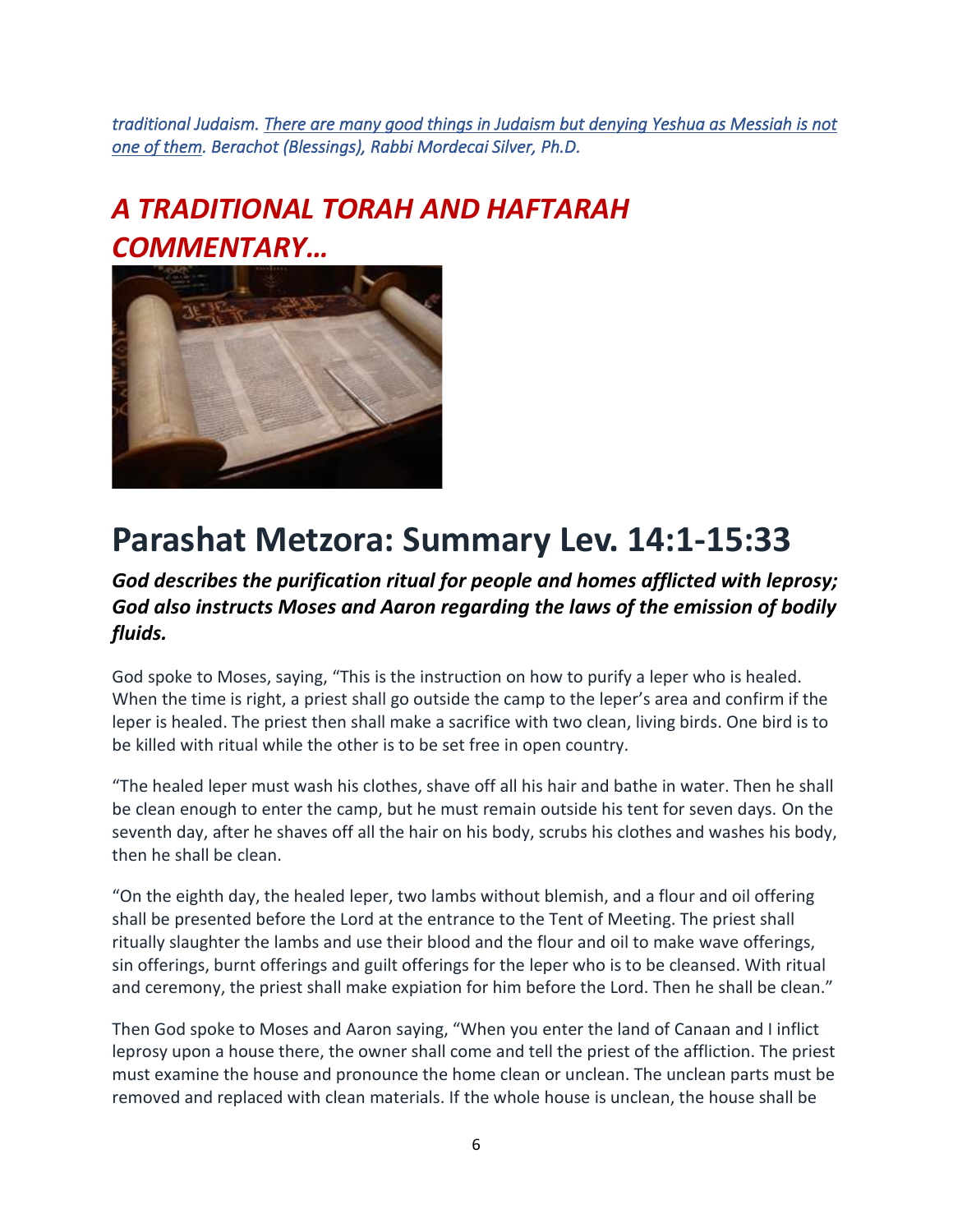torn down and its materials shall be taken to an unclean place outside the city. The house is to be rebuilt with clean materials.

"The priest will inspect the house again. If the priest pronounces the house clean of leprosy, then the priest is to perform a cleansing ritual for the house. He shall make offerings before the Lord with two clean birds. One is to be slaughtered and the other is to be set free in the open country. The priest thus effects purification for the house and it is clean."

The Lord then spoke to Moses and Aaron and instructed them to tell the people about the laws concerning the emission of bodily fluids. There are times when a man or a woman is "clean" [in a spiritual, not physical sense] and a time when a man or a woman is "unclean." There are specific rituals to transform a man or woman from unclean to clean.

### Parashat Metzora Discussion Questions

**1) Why do you think there is a specific priestly purification ritual for a leper who is no longer sick? Do you have a purification ritual for when you become well after being sick? What is it?**

**2) In this portion, God says that God inflicts leprosy. Do you believe that God causes leprosy? Do you believe that God causes sicknesses? Why or why not?**

# **Haftarah for Metzora 2 Kings 7:3-20**

### *Four lepers save the Israelite camp.*

This week's haftarah is set in the time of a brutal famine in Israel, while Jehoram son of Ahab was king of Israel. The scene opens with four lepers sitting outside the city limits, discussing their sad, hungry prospects.

The four lepers realize that they will soon starve to death if they take no action. They decide to defect from the Israelite camp and go to the camp of the Arameans, who had laid siege over the area. They explain that they have nothing to lose: "If they [the Arameans] let us live, we shall live; and if they put us to death, we shall but die" (7:4).

At twilight, they head for the Aramean camp. Much to their surprise, they discover that the camp was totally abandoned. God had created a miracle, causing the Arameans to hear sounds of chariots and horses, and flee their own camp in fear of attack.

The four lepers help themselves to all the Arameans had left behind: food, drink, silver, and gold. Then they realize they should share the wealth: "This is a day of good news, and we are keeping silent! Come, let us go and inform the king's palace" (7:9).

The lepers return to the city and tell the gatekeepers about their discovery. The gatekeepers pass the news along and soon King Jehoram, receives the message. Yet he is skeptical, believing that the Arameans had left the camp as a trap, and would be waiting nearby, ready to ambush, as soon as the hungry Israelites entered the Aramean camp to look for food.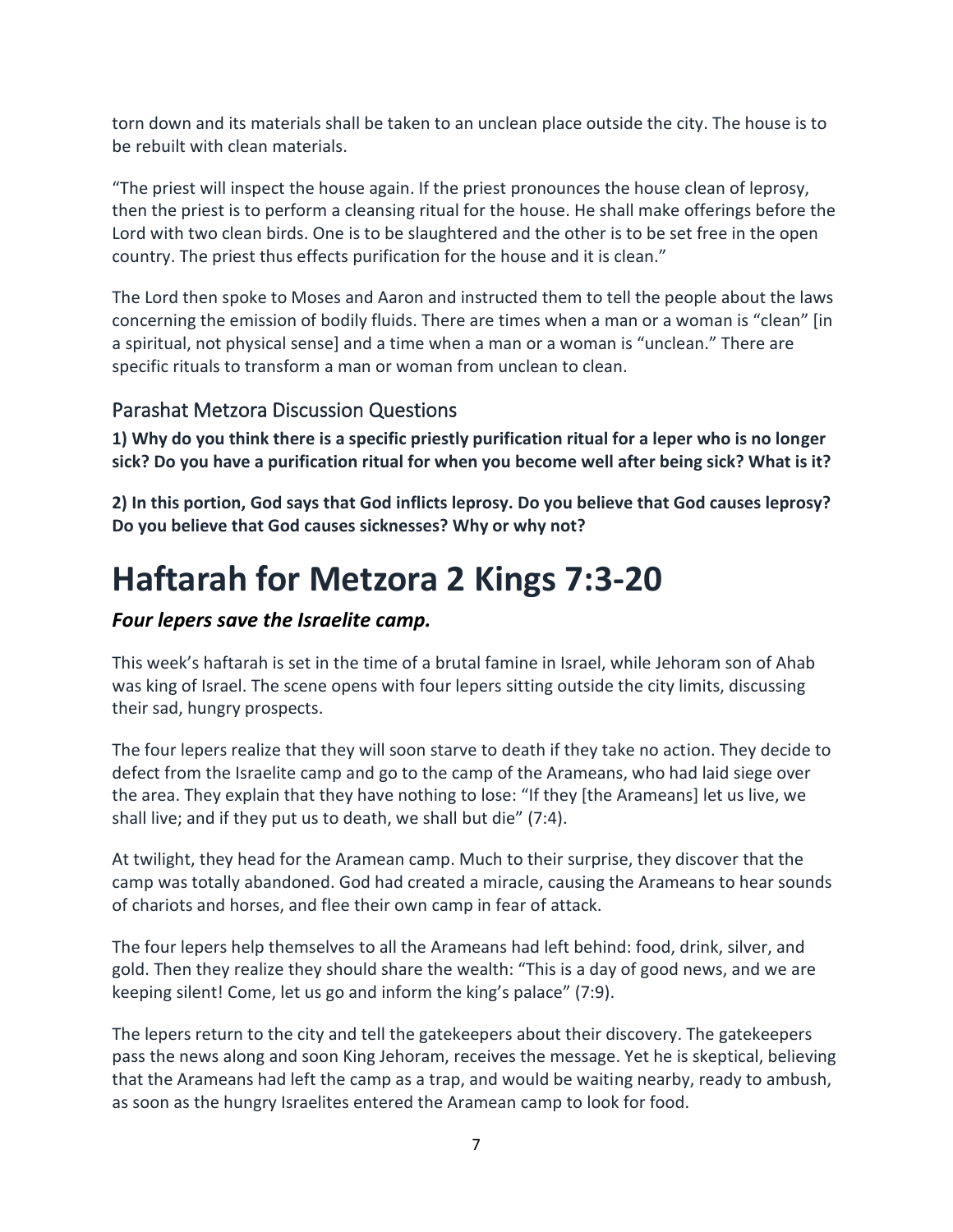But one of the king's courtiers–perhaps out of desperation in famine–encourages the king to investigate the situation further. The courtier proposes sending some horses ahead to see if the Arameans are really laying in ambush. The messengers on these horses discover that the lepers were in fact correct. The camp was fully deserted, and the road, all the way to the Jordan, was strewn with clothing and gear that the Arameans had thrown out in haste.

The people of Israel plundered the Aramean camp. The Israelite economy experienced an upturn, actualizing the prophecy which Elisha had delivered on the previous day: "This time tomorrow, a *seah* [a biblical measurement] of choice flour shall sell for a shekel at the gate of Samaria, and two seahs of barley for a shekel" (7:1, 7:18).

When Elisha had delivered this prophecy, the king's aide had expressed disbelief, and even mocked Elisha: "Even if the Lord made windows in the sky, could this come to pass?" Elisha had responded harshly: "You shall see it with your own eyes, but you shall not eat of it" (7:2, 7:19).

Sure enough, the king appointed this aide to stand at the gate of the Aramean camp while the Israelites helped themselves to the loot. In their massive excitement, the crowd descended on the camp and trampled this aide to death.

### Connection to the Parashah

The name of this week's parashah, *[Metzora](https://www.myjewishlearning.com/texts/Bible/Weekly_Torah_Portion/metzora_summary.shtml)*, means "leper." The parashah describes the process for ritual cleansing after one is afflicted with leprosy–a skin disease which the Bible also considers a spiritual affliction, and therefore different from what we call leprosy today.

According to the Torah, lepers must separate from the community: "As for the person with a leprous affection, his clothes shall be rent, his head shall be left bare, and he shall cover over his upper lip, and he shall call out 'Unclean! Unclean'...He shall dwell apart; his dwelling shall be outside the camp" (Leviticus  $13:45-46$ ).

In our haftarah, we see that even though lepers are separate from the community–indeed, the four lepers were at first situated outside the city gates–they can, and should, still feel communal responsibility. Instead of resenting their outsider status, the four lepers choose to share the news of the wealth they had found and were therefore instrumental in saving Israel from starvation.

# *Jewish Tidbits…*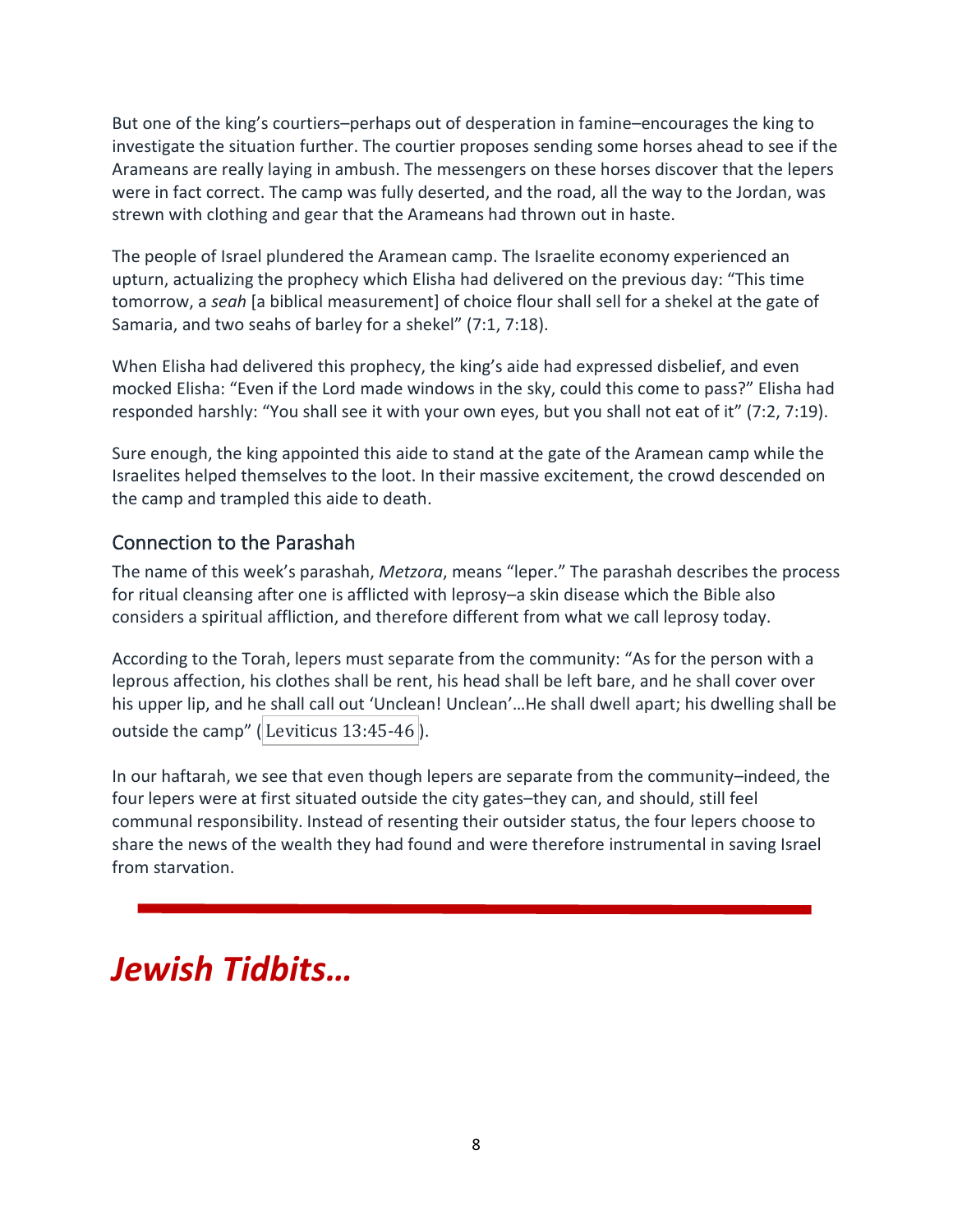

# **Pikuach Nefesh: The Jewish Value of Saving a Life**

*The primacy of human life is a fundamental principle of Jewish law and a core value of Jewish tradition.*

One of the most basic principles in Jewish law is that human life comes first. Almost any religious commandment can be broken in order to save the life of a human being.

While the Torah goes to great lengths to tell us how important some of the commandments are, the start of the Torah foreshadows that saving human life will be more important: "And God created man in His image, in the image of God He created him." (Genesis 1:27) Clearly, the life of a human being is special and unique, and as would become clear later in the Torah, demands preservation beyond anything else.

This idea, known as *[pikuach nefesh](https://www.myjewishlearning.com/article/saving-a-life-pikuach-nefesh/)*, is derived from two main sources. One, preferred by the 12th century scholar [Maimonides,](https://www.myjewishlearning.com/article/maimonides-rambam/) is the verse in Leviticus 18:5 : "You shall keep My laws and My rules, by the pursuit of which man shall live." The talmudic sage Rabbi Akiva comments that the verse says, "by the pursuit of which man shall live"  $-$  not "shall die." Built into every mitzvah – with some exceptions – is the precedence of human life. Keep the Sabbath — but if you must violate its laws to perform life-saving surgery or get someone to the hospital, do it.

Many rabbis, Maimonides included, apply this principle only to the life of a fellow Jew. In a sense, they are saying that a Jew should never do a commandment that puts another Jew at risk. Over the centuries, the rabbis have successfully resorted to roundabout explanations so that by now there is now a consensus that the lives of non-Jews must be saved as well. But the core of this first understanding is the idea that pikuach nefesh is basically a Jewish concept embedded in commandments that apply only to Jews.

This read of pikuach nefesh tells us clearly that commandments are not about restrictions on life — though they might restrict our actions to some extent — nor are they about pulling us back from life. Rather, the [mitzvot](https://www.myjewishlearning.com/article/mitzvot-a-mitzvah-is-a-commandment/) are supposed to enable us to live in the image of God to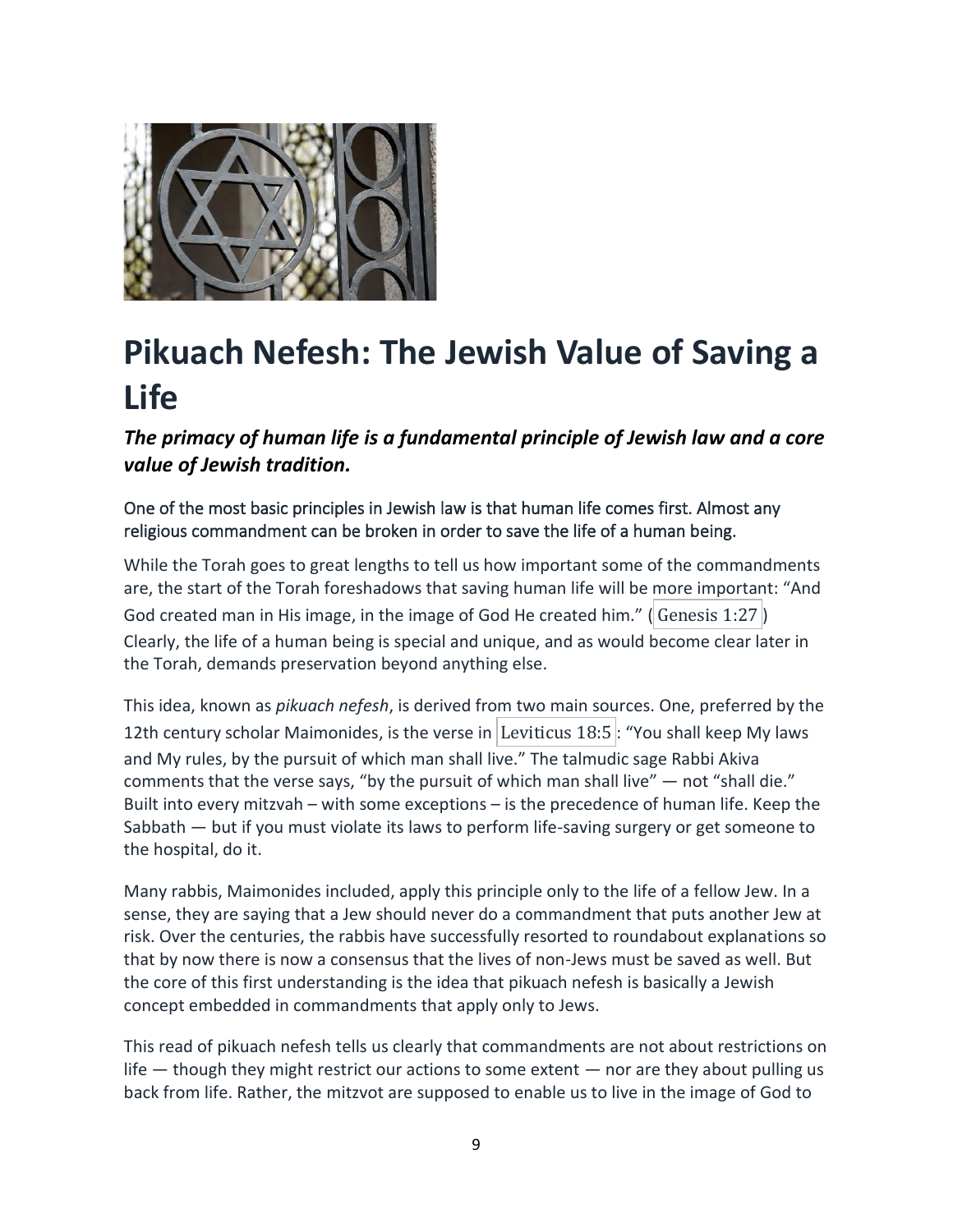the fullest extent possible, to be an integral part of life in this world. If a mitzvah even runs the risk of stopping us from living, it is pushed away by pikuach nefesh, the ultimate concern for life. This understanding pushes us to reflect on our own lives: Are we life affirming? Are we acting in a way that celebrates the God-infused life we have been given?

The second source, preferred by the 13th century sage [Nahmanides,](https://www.myjewishlearning.com/article/nahmanides-ramban/) is also from Leviticus: "the stranger and the citizen shall live with you." According to the Talmud, this verse tells us that we have a positive commandment to preserve life, even if it means violating other ritual or ethical commandments. As opposed to being a built-in exception to every commandment, this source tells us that saving lives is a positive commandment on its own.

Nahmanides is clear that this applies to gentiles as well as Jews. We are all human beings created in the image of God. Whether Jewish or not, citizen or stranger, the commandment of saving a life is preeminent.

This community-minded understanding of pikuach nefesh teaches us that not only are we to celebrate mitzvot as affirming of our creation in the image of God, but also as vehicles to affirm that others are created in the image of God as well. Our tradition aims to create a society which celebrates the creation of all of humanity. Nahmanides' interpretation asks us: Are we creating a society on the principles of pikuach nefesh, where everyone is looking out for the life, safety and well-being of the "stranger and the citizen" around us?

Of course, nothing in Judaism is so simple – nor should it be. So, there are exceptions to pikuach nefesh. The Talmud tells us that a person cannot kill another person to save their own life. Adultery and idolatry are also excluded; according to most authorities, a person must give up their life rather than violating these prohibitions. The Talmud also tells us that if the violation would be public  $-$  and especially if it's a time when the ruling authorities are seeking to get Jews to violate the Torah's commandments — you must give up your life rather than commit even the smallest infraction.

There is one other important exception to saving life as declared by Rabbi Akiva: If the choice is between saving your own life or someone else's, save your own first. If you are in the desert and have only one bottle of water, and you need it all to survive, drink the water — even if it means your friend gets stuck without any water and dies.

All of this was hotly debated in the medieval period because the basic idea of never having a commandment come at the expense of human life was so central. Our tradition just cannot conceive of it in a normal world. In the late Middle Ages, Rabbi Menachem Meiri said that while the Talmud seemed to exclude many non-Jews from the laws of pikuach nefesh, had it known of the civilized societies of Meiri's era (and ours), it would have been more explicit that everyone living in civilized society, Jew, or non-Jew, is covered by the law of pikuach nefesh. Their lives must be saved, even if that meant violating almost all the central commandments of Judaism.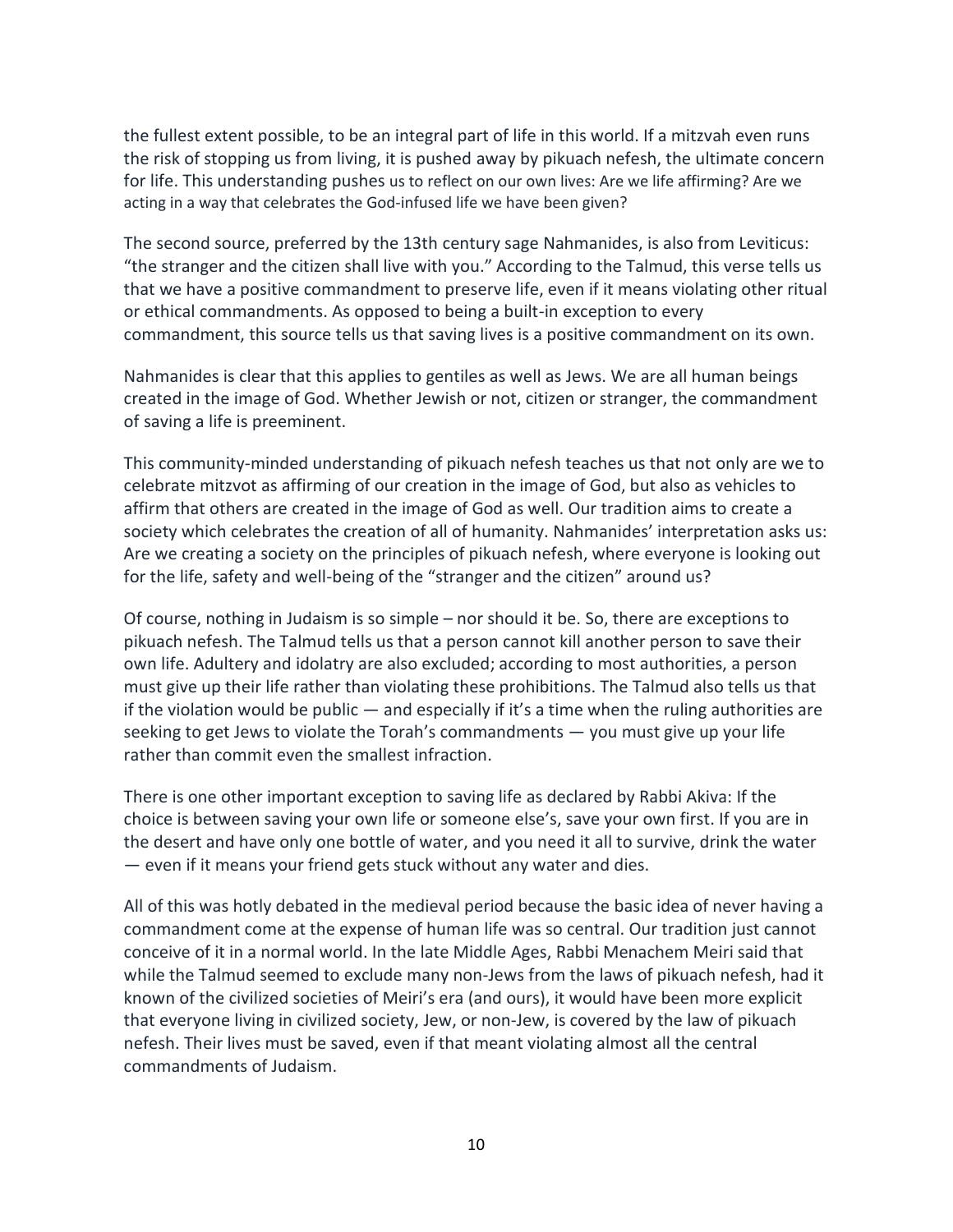Meiri understood that pikuach nefesh is not a loophole. It is a way to view the sanctity of human life as central to our tradition, our society, and our commandments.

# *Prayer*



# **The Most Profound Prayer Quotes from the Jewish Bible about Peace**

## *The Hebrew Bible has no shortage of beautiful expressions about yearning for peace.*

In the Hebrew Bible, [the word](https://www.myjewishlearning.com/article/shalom/) *shalom*, usually translated as peace, means more than the absence of conflict; it connotes a secure sense of well-being and wholeness (the latter is perhaps the best literal definition). The word appears hundreds of times in the [Bible,](https://www.myjewishlearning.com/article/your-guide-to-reading-the-hebrew-bible/) in all kinds of contexts: individuals, cities, nations and even the whole world at various points seek peace and, in the words of the psalmist, pursue it. In fact, the rabbis even taught that Shalom is one of the secret [names of God.](https://www.myjewishlearning.com/article/the-names-of-god/) (Leviticus Rabbah 9:9) Many of the Bible's eloquent expressions of peace are echoed in the *siddur,* [the Jewish prayer book,](https://www.myjewishlearning.com/article/siddur/) and in wider culture. Here are some of the most loved.

#### **Thus, shall you bless the people of Israel: May the Lord bless you and protect you. May the Lord deal kindly and graciously with you! May the Lord bestow favor on you and grant you peace.**

#### *Numbers 6:23–26*

This is the famous blessing [Aaron, the first high priest](https://www.myjewishlearning.com/article/aaron-the-high-priest/) used to bless the people, and later the [Jewish priests in the Temple](https://www.myjewishlearning.com/article/kohanim-jewish-priests/) would do the same. Today, it is still recited in synagogues by descendants of the priests, and parents use it to [bless their children on Friday night.](https://www.myjewishlearning.com/article/blessing-the-children/)

**Her ways are pleasant ways, And all her paths, peaceful. She is a tree of life to those who grasp her, And whoever holds on to her is happy.**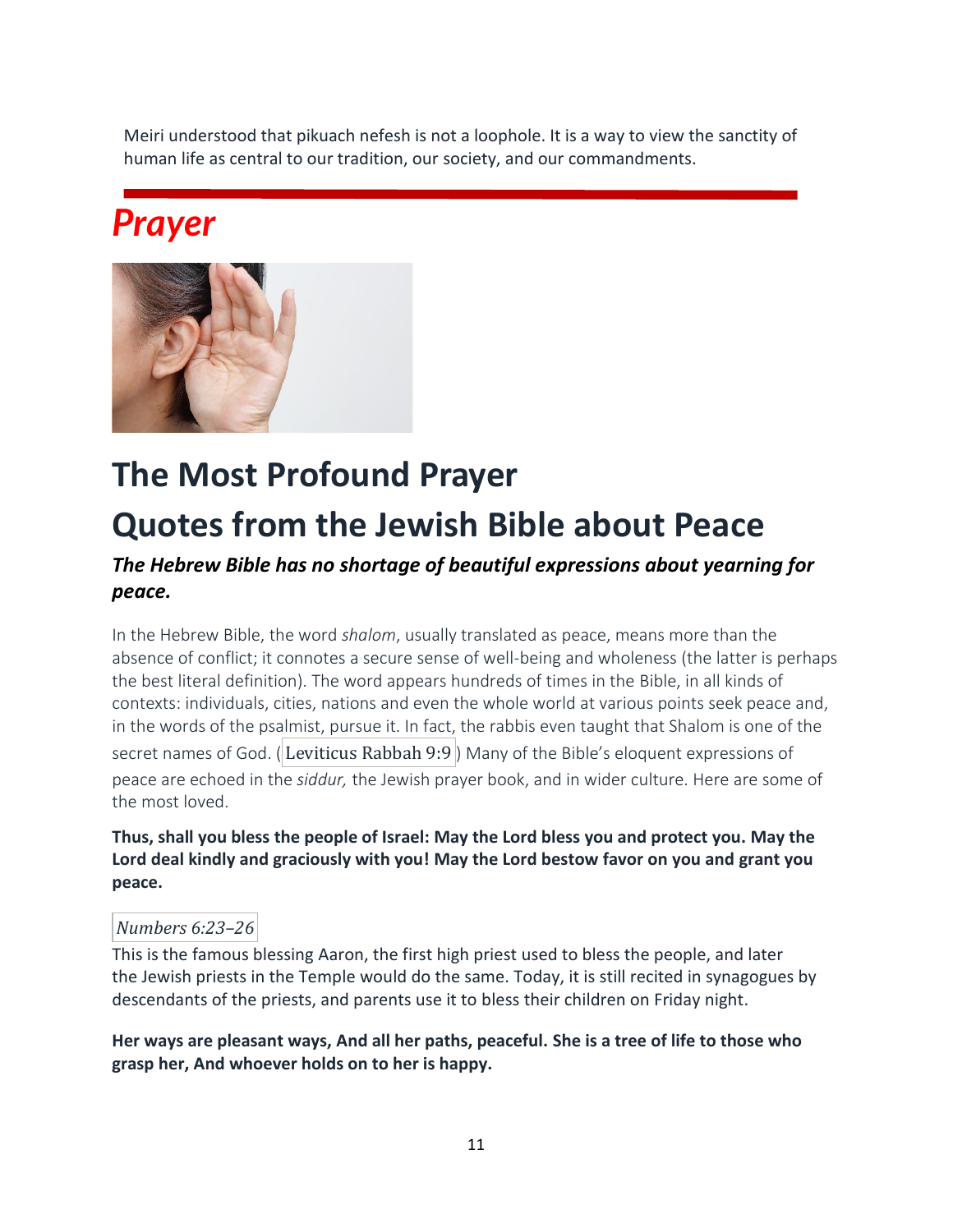### *Proverbs 3:17–18*

Common Jewish interpretation holds that the [Tree of Life](https://www.myjewishlearning.com/article/what-is-the-tree-of-life-etz-chaim/) described here in the Book of Proverbs, whose paths lead to peace, is not the tree found in the Garden of Eden but the Torah itself. It is sung liturgically when the Torah is [removed from the ark for the Torah service.](https://www.myjewishlearning.com/article/the-torah-service/)

#### **Peace! Peace! Near and far — said the Lord — and I shall heal them.**

#### *Isaiah 57:19*

The [prophet Isaiah](https://www.myjewishlearning.com/article/isaiah-40-66-return-and-restoration/) was known for recording many poetic exhortations from God. Some, like this one, offer words of profound comfort, promising the people completeness — peace. In fact, the sense of wholeness and healing (not just absence of war) evoked by this passage is an [essential meaning of the word](https://www.myjewishlearning.com/article/shalom/) *shalom*.

#### **Yea, you shall leave in joy and be led home in peace. Before you, mount and hill shall shout aloud, And all the trees of the field shall clap their hands.**

### *Isaiah 57:19*

This verse, also from Isaiah, describes the homecoming of the Jewish people after their difficult [exile in Babylonia.](https://www.myjewishlearning.com/article/babylonian-exile/) The prospect of returning home to live in peace is so joyful that all of nature celebrates.

#### **Pray for the peace of Jerusalem; May those who love you find serenity. May there be wellbeing within your ramparts, serenity in your citadels.**

#### *Psalms 122:6–7*

[The psalms](https://www.myjewishlearning.com/article/the-book-of-psalms/) are some of the best and most-loved examples of early Jewish prayer — and are used in Jewish prayer constantly to this day. This line from  $\lvert$  Psalm 122 asks for peace in Jerusalem and is [frequently set to music.](https://www.youtube.com/watch?v=EH3PnspPdwE)

#### **Turn from evil and do good. Seek peace and pursue it.**

#### *Psalms 34:15*

This is one of the most succinct and oft-quoted biblical verses about peace. It captures both our yearning for peace and our obligation to bring it about. Many Jewish texts, including some here, describe God as the source of peace. Many others imagine us as partners with God, working actively to bring about this ideal state.

#### **In peace I lie down and sleep, for you alone, O Lord, keep me secure.**

#### *Psalms 4:9*

This line from Psalms expresses the security and peacefulness that [faith in God](https://www.myjewishlearning.com/article/from-belief-to-faith/) can impart.

#### **May the Lord grant strength to his people; May the Lord bless his people with peace.**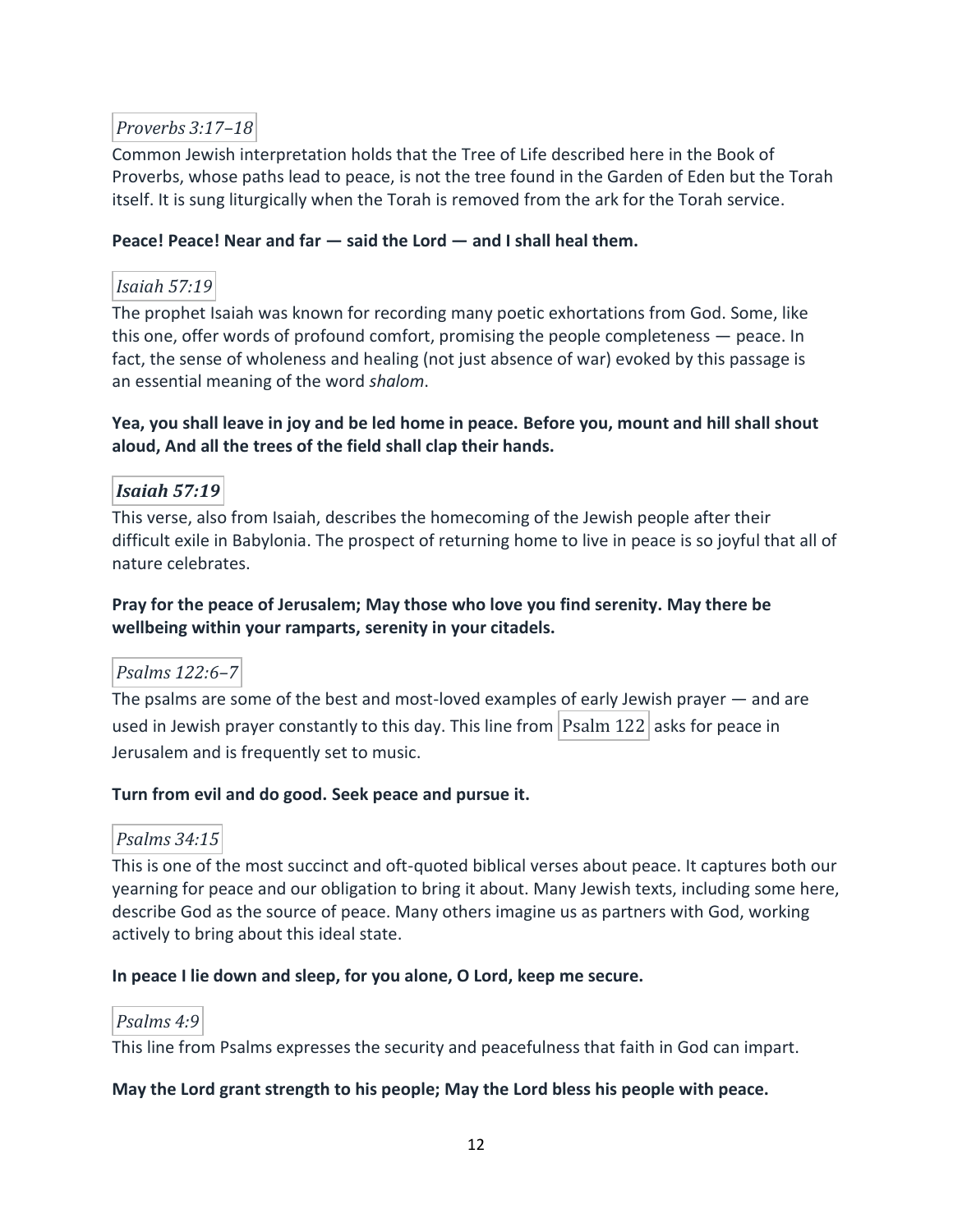#### *Psalms 29:11*

This is the final line of  $\vert$  Psalm 29, the entirety of which is recited as part of Kabbalat [Shabbat](https://www.myjewishlearning.com/article/kabbalat-shabbat/) services. It expresses the hope that God will bring peace to the Jewish people.

#### **Speak the truth to one another, render true and perfect peace in your gates.**

### *Zechariah 8:16*

Just a few lines below this, [the prophet Zechariah](https://www.myjewishlearning.com/article/zechariahs-message/) puts it even more succinctly: **"You shall love truth and peace."** ( Zechariah 8:19 ) Zechariah sums up two of Judaism's most important values, which he took to depend critically on one another — peace and truth. However, interestingly enough, the rabbis said that of the two, peace was primary and sometimes the only one achievable. They cite Genesis  $18$ , noting that when Sarah complained that her husband was too old to have children, God reported this complaint inaccurately to Abraham, saying that Sarah had said she herself was too old  $-$  a "white lie" meant to maintain peace between husband and wife. (Leviticus Rabbah 9:9)

#### **He imposes peace in His heights.**

### *Job 25:1*

People familiar with Jewish liturgy might recognize this better in the Hebrew: *oseh shalom bimromav*. In its original context in the [Book of Job](https://www.myjewishlearning.com/article/job-in-the-synagogue/) is an expression of God's wise rule of the upper realms. As the first line of Oseh Shalom, it is one of the most recognizable Jewish prayers for peace, which is found in the conclusion of the [Mourner's Kaddish](https://www.myjewishlearning.com/article/kaddish-a-memorial-prayer-in-praise-of-god/).

# *Food for Thought*



# **Deborah**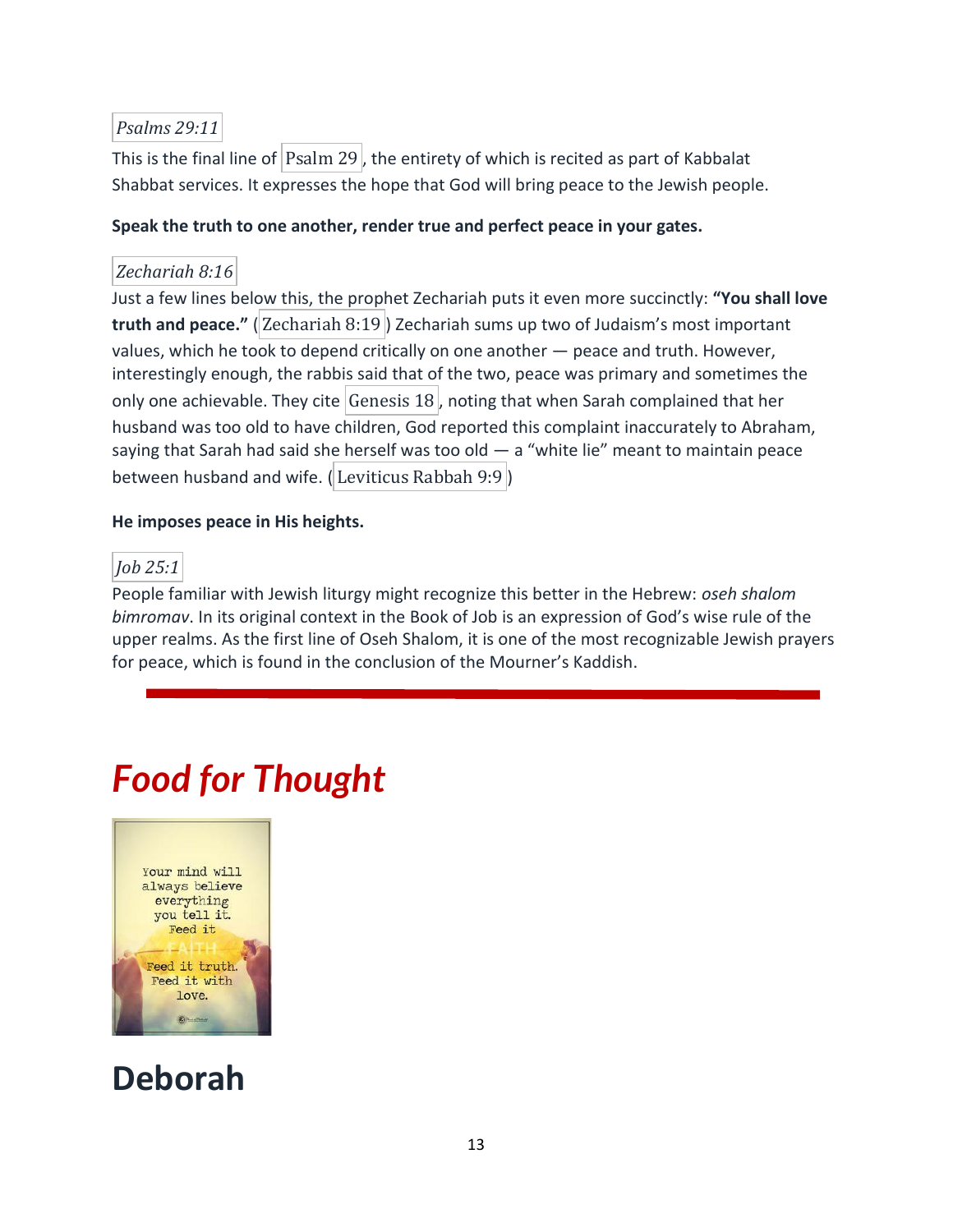## *In a disorderly, violent time, as Israel fought for land and survival, Deborah was called--and stepped forward--to aid her people.*

Israel, crossing into Canaan, changes its role. It is a time of conquest, a time of war. The Israelites have become fighters, and the saviors of Israel--women as well as men--have to be aggressors. The times call for warriors, and two warrior women (Deborah and Yael) appear in the decisive defeat of the Canaanites. One, Deborah, initiates the battle, calling the troops to action and declaring the start of hostilities.

The story (of Deborah) is in Judges 4, and the song is in Judges 5. "The Song of Deborah" is a very ancient poem, one of the earliest writings that the Bible preserves: it was most probably written in the eleventh century, soon after the events it records.

The story reached its present shape much later in Israel's history. The two literary creations have subtly different attitudes, and in placing them side by side, the historian of the book of Judges encourages the reader to read them together as well as separately.

## **Deborah, Prophet, and Judge: Judges 4:4-5**

"Deborah the prophetess-woman, *Lapidot*-woman--she judged Israel at that time.

"She would sit under 'Deborah's Palm Tree' between Ramah and Beth-El on Mount Ephraim, and the Israelites went up to her for judgment."

## **Prophet and "***Lapidot***-woman"**

The record begins as Israel is oppressed by Yavin king of Hazor. Deborah is a prophet-woman, someone who speaks with divine authority, and she is *Lapidot*-woman. *Eshet lapidot* could be translated "wife of Lapidot," but it also means "woman of torches." *Lapidot*, "torches," comes where we would ordinarily expect a husband's name, but it is a strange-sounding name for a man and, moreover, does not have the standard patronymic "son of."

The reader must decide whether to translate *lapidot* as a name or a noun. Translating it "wife of Lapidot" has the advantage of emphasizing that a prophet could be married and that a married woman could have another role.

On the other hand, "woman of torches" or "fiery woman" fits the image of Deborah and would fit the story in the manner of biblical names. "Torch-Lady" provides a significant wordplay, for it is Deborah, not her husband, who is the torch that sets the general Barak (whose name means "lightning") on fire.

Moreover, in Mesopotamian mythology, the torch and the lightning (*tsullat* and *hanish*) are the heralds of the storm god. In the same way, "Torch Lady" and "Lightning" are fit agents for the God of Israel, who defeats Sisera by creating a river of mud to incapacitate his chariots.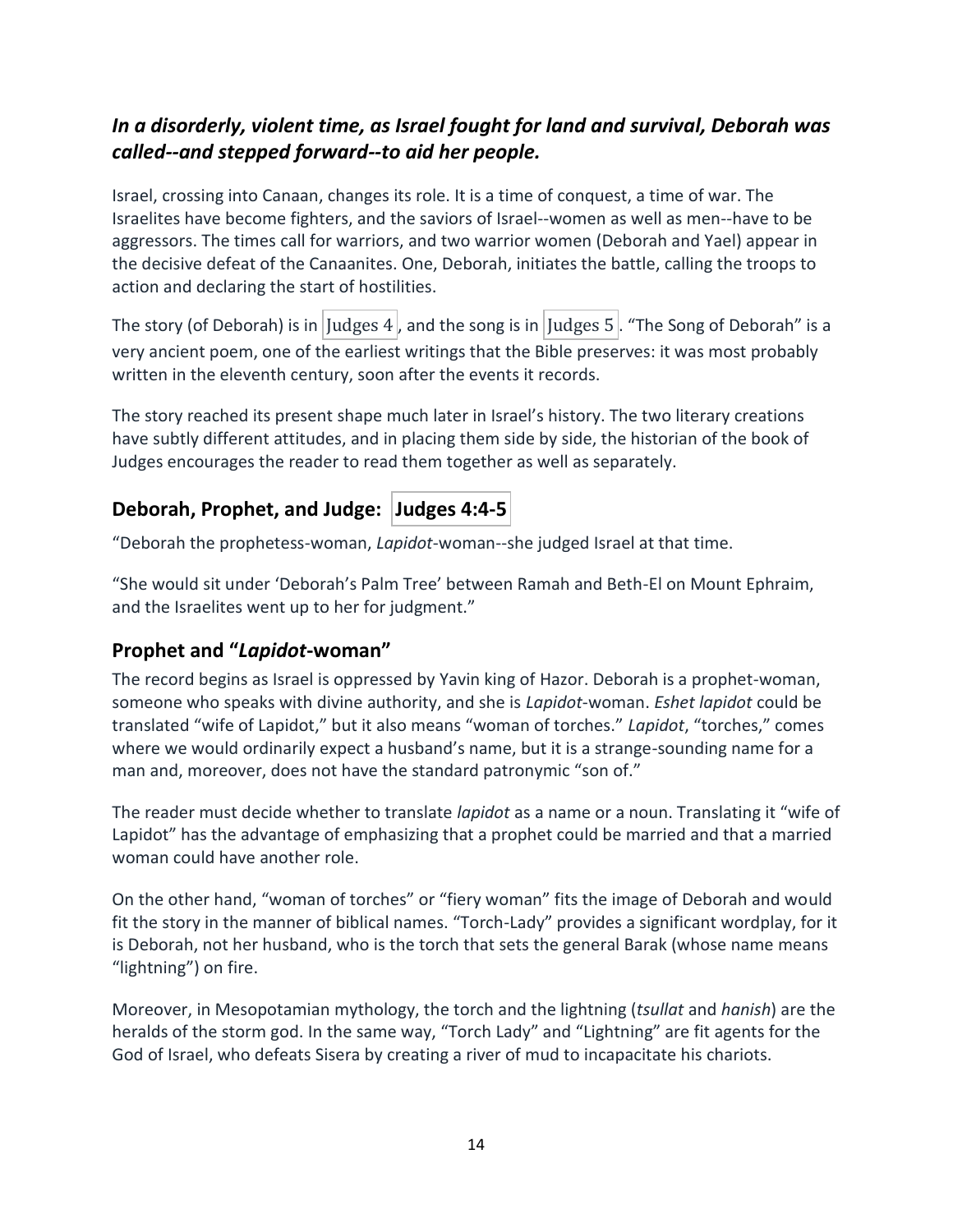## **Deborah the Judge**

The story also tells us that Deborah judged Israel. The "judges" were Israel's charismatic leaders in the days before the monarchy. These leaders usually acquired their political authority after they saved Israel through battle. The first such judge, Othniel ben Kenaz, set the pattern: the oppressed people cried out to God, "the spirit of YHWH came upon him (Othniel), he judged Israel and went out to battle, and YHWH gave Cushan Rishatayim king of Aram into his hand" ( $|$ Judges 3:10 $|$ ).

Did Deborah become a judge in the same way, by leading a group in battle? Or perhaps she acquired her authority by offering sage advice that led to a victory, or by predicting an important matter that came true. The story never tells us.

In the "Song", Deborah describes a total breakdown of order in Israel. Wayfarers had to go by roundabout ways to avoid danger; in those days there was no rescue "Until I arose, Deborah, until I arose, a mother in Israel ( Judges 5:7)". Somehow Deborah imposed order on Israel. How this happened, neither the poem nor the story records. Their silence on such important matters is a reminder that neither the story nor the Song was framed as a record of Deborah's life.

# **One day, Deborah called Barak: Judges 4:6-10**

She sent and called for Barak ben Avinoam from Qedesh-Naftali. She said to him, 'Did not YHWH God of Israel command: "Go and pull toward Mount Tabor and take with you ten thousand men from the men of Naphtali and Zebulun. I will draw Sisera the head of Yavin's army and his chariotry and masses to Wadi Kishon and I will give him into your hand. Barak said to her, 'If you go with me, I will go. if you will not go with me, I will not go.' She said, 'I will indeed go with you, especially since you will get no glory on the way you are going, for into the hand of a woman YHWH will deliver Sisera.' Deborah rose and went with Barak to Qedesh. Barak mustered Zebulun and Naphtali to Qedesh.

### **Ten thousand men went up at his feet, and Deborah went up with him.**

What prompted Deborah to call Barak? Perhaps the people initiated the call. The people not only regularly went to her for decisions, they came to her one day for a particular kind of "judgment." The poem provides a hint as to what they wanted: "Then the people of YHWH went down to the gates: 'Awake, awake, Deborah. Awake, awake, speak a song. Arise, Barak, take your captives, son of Avinoam'" (Judges 5:12). This anguished outcry may have impelled Deborah to begin the redemption.

Deborah calls Barak in her role as a prophet, an envoy of God. Moreover, Deborah hints that she is following up on a previous call to Barak: Did not YHWH God of Israel command? God has spoken to Barak, and Deborah's call is a second summons. Barak is reluctant to go, like Moses before him, like Gideon and Samuel later in Israel's history, others called by God to be envoys.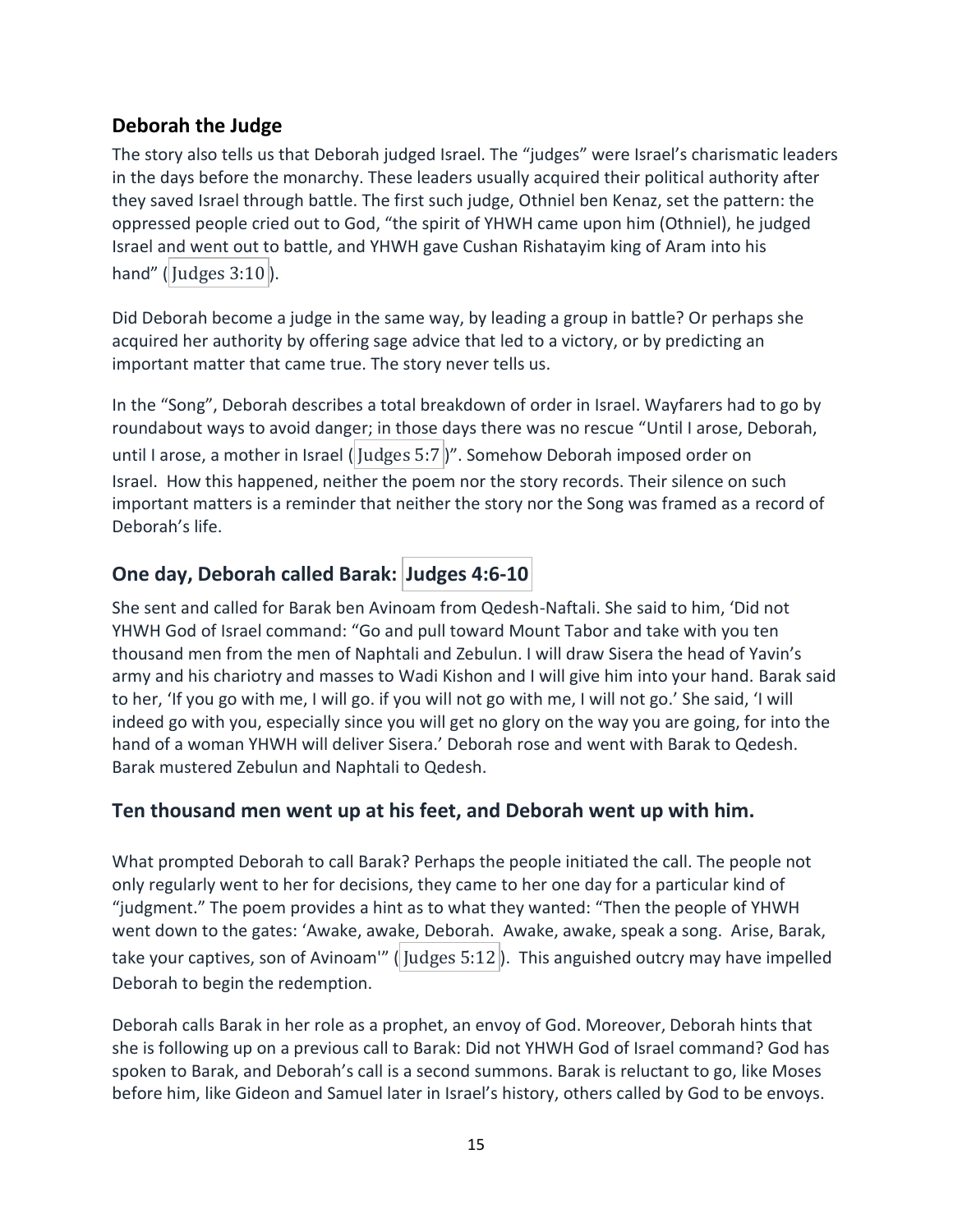He seeks assurance that God is really with him and insists that Deborah go with him to the battle staging area where the warriors assemble.

## **Is It "Weak" of Barak to Need Deborah?**

Readers have often been bothered by Barak's reluctance to go without Deborah, declaring that his hesitation makes him "less manly" or tarnishes his glory. But Barak has good reason to be insecure: Yavin, after all, has nine hundred chariots! Moreover, prophets play several roles in battle: they muster and inspire the troops, and also declare the correct, auspicious time to begin. Prophets are such an important presence in battle that Elijah and Elisha are called "Israel's chariot and cavalry."

### **Female Prophets, Women at War**

Many readers of this story have been particularly troubled by the presence of women in war, believing that they are somehow out of place there and assuming that ancient Israelites would have felt the same way. But most of the Assyrian prophets were women, and reports from both the ancient and more recent Near East show a consistent pattern of the presence of women to inspire the troops and taunt the enemy. There is no reason to think that biblical readers found anything strange about Barak's request to Deborah, as either prophet or woman.

# **The Battle: Judges 4:13-16**

Sisera mustered all his chariotry, nine hundred iron chariots, and all his people from Harosheth-Hagoyim to Wadi Kishon. Deborah said to Barak, 'Arise, for this is the day that YHWH gives Sisera into your hand. Does not YHWH go out before you?' Barak quickly descended from Mount Tabor and ten thousand men after him. YHWH distressed Sisera and all the chariotry and all the camp by the sword before Barak and Sisera descended from his chariot and fled on foot. Barak chased the chariots and the camp to Harosheth-Hagoyim and fell on Sisera's camp with the sword. Not even one remained.

## **Deborah's Weapon, the Word, Shows God as Israel's True Savior**

On Mount Tabor, Deborah the prophet announces the victory. She herself does not go down to the battle. Like Moses, Deborah is not a battle commander. Her role is to inspire, predict, and celebrate in song. Her weapon is the word, and her very name is an anagram of "she spoke" (*dibberah*). The battle itself is not essential. It is important only to remember that God fought, God distressed Sisera. Deborah has announced God's victory, Barak has facilitated it, and God has saved Israel. The Song of Deborah provides a glimpse of how God defeated Canaan: God brought a flash flood that made a bog of sliding mud in which chariots were useless.

### **A Woman and Mother, Neither Hidden nor Incidental**

Both the story and the song emphasize the fact that Deborah is a woman. The story tells us that she was a prophetess-woman, adding the word "woman," *ishah*, when the female noun